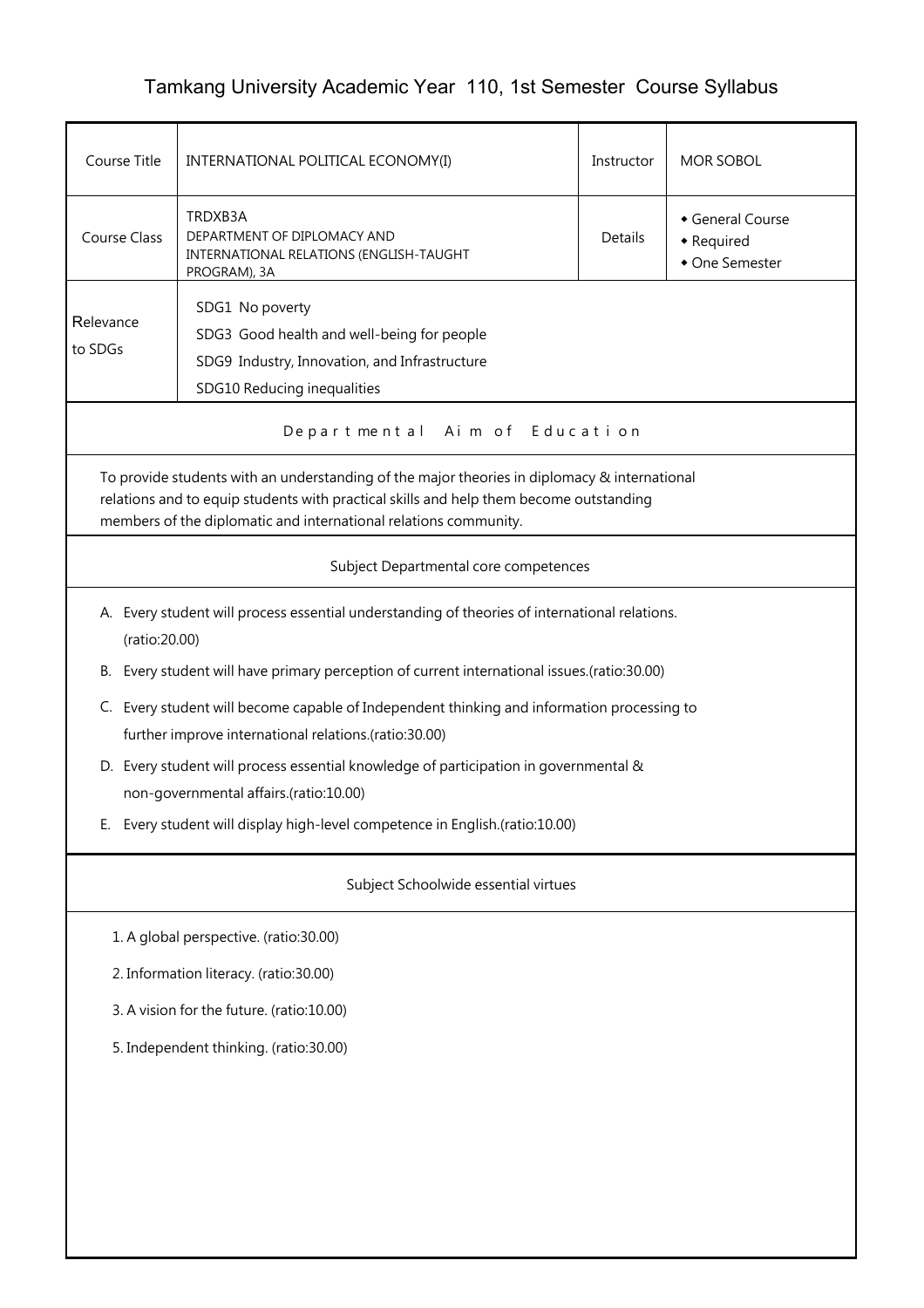|                                                                                                                                                                                                                                                                                                                                                                                                                                                                                                                                                                                                                                                                                                            | International Political Economy (IPE) is an interdisciplinary and eclectic academic<br>area which draws input from various fields such as international politics and<br>international economics. This course seeks to introduce students to core concepts,<br>theories, and topics in IPE. We will begin with the main theoretical schools of<br>Course<br>thought in IPE. Then, we will examine the nature and effects of international<br>Introduction<br>structures of trade, production, finance, and knowledge. Finally, we will explore<br>North-South relations, while critically examining concepts and issues such as<br>global governance. |                                                 |                          |                                                                                                                    |                                                                                             |  |
|------------------------------------------------------------------------------------------------------------------------------------------------------------------------------------------------------------------------------------------------------------------------------------------------------------------------------------------------------------------------------------------------------------------------------------------------------------------------------------------------------------------------------------------------------------------------------------------------------------------------------------------------------------------------------------------------------------|------------------------------------------------------------------------------------------------------------------------------------------------------------------------------------------------------------------------------------------------------------------------------------------------------------------------------------------------------------------------------------------------------------------------------------------------------------------------------------------------------------------------------------------------------------------------------------------------------------------------------------------------------|-------------------------------------------------|--------------------------|--------------------------------------------------------------------------------------------------------------------|---------------------------------------------------------------------------------------------|--|
| The correspondences between the course's instructional objectives and the cognitive, affective,<br>and psychomotor objectives.<br>Differentiate the various objective methods among the cognitive, affective and psychomotor<br>domains of the course's instructional objectives.<br>I. Cognitive: Emphasis upon the study of various kinds of knowledge in the cognition of<br>the course's veracity, conception, procedures, outcomes, etc.<br>II. Affective : Emphasis upon the study of various kinds of knowledge in the course's appeal,<br>morals, attitude, conviction, values, etc.<br>III. Psychomotor: Emphasis upon the study of the course's physical activity and technical<br>manipulation. |                                                                                                                                                                                                                                                                                                                                                                                                                                                                                                                                                                                                                                                      |                                                 |                          |                                                                                                                    |                                                                                             |  |
| No.                                                                                                                                                                                                                                                                                                                                                                                                                                                                                                                                                                                                                                                                                                        |                                                                                                                                                                                                                                                                                                                                                                                                                                                                                                                                                                                                                                                      | <b>Teaching Objectives</b><br>objective methods |                          |                                                                                                                    |                                                                                             |  |
| $\mathbf{1}$                                                                                                                                                                                                                                                                                                                                                                                                                                                                                                                                                                                                                                                                                               | Upon successful completion of the course students should be able<br>to:                                                                                                                                                                                                                                                                                                                                                                                                                                                                                                                                                                              |                                                 | Cognitive                |                                                                                                                    |                                                                                             |  |
|                                                                                                                                                                                                                                                                                                                                                                                                                                                                                                                                                                                                                                                                                                            | distinguish between, and critically evaluate, different theoretical<br>approaches to international political economy;                                                                                                                                                                                                                                                                                                                                                                                                                                                                                                                                |                                                 |                          |                                                                                                                    |                                                                                             |  |
|                                                                                                                                                                                                                                                                                                                                                                                                                                                                                                                                                                                                                                                                                                            | explain the different roles of states, international organizations and<br>non-state actors in the politics of international economic relations;<br>and                                                                                                                                                                                                                                                                                                                                                                                                                                                                                               |                                                 |                          |                                                                                                                    |                                                                                             |  |
|                                                                                                                                                                                                                                                                                                                                                                                                                                                                                                                                                                                                                                                                                                            | understand, discuss, and examine contemporary issues in<br>international political economy                                                                                                                                                                                                                                                                                                                                                                                                                                                                                                                                                           |                                                 |                          |                                                                                                                    |                                                                                             |  |
|                                                                                                                                                                                                                                                                                                                                                                                                                                                                                                                                                                                                                                                                                                            |                                                                                                                                                                                                                                                                                                                                                                                                                                                                                                                                                                                                                                                      |                                                 |                          | The correspondences of teaching objectives : core competences, essential virtues, teaching methods, and assessment |                                                                                             |  |
| No.                                                                                                                                                                                                                                                                                                                                                                                                                                                                                                                                                                                                                                                                                                        | Core Competences                                                                                                                                                                                                                                                                                                                                                                                                                                                                                                                                                                                                                                     |                                                 | <b>Essential Virtues</b> | <b>Teaching Methods</b>                                                                                            | Assessment                                                                                  |  |
| 1                                                                                                                                                                                                                                                                                                                                                                                                                                                                                                                                                                                                                                                                                                          | ABCDE                                                                                                                                                                                                                                                                                                                                                                                                                                                                                                                                                                                                                                                |                                                 | 1235                     | Lecture, Discussion                                                                                                | Testing,<br>Discussion(including<br>classroom and online),<br><b>Activity Participation</b> |  |
|                                                                                                                                                                                                                                                                                                                                                                                                                                                                                                                                                                                                                                                                                                            |                                                                                                                                                                                                                                                                                                                                                                                                                                                                                                                                                                                                                                                      |                                                 |                          |                                                                                                                    |                                                                                             |  |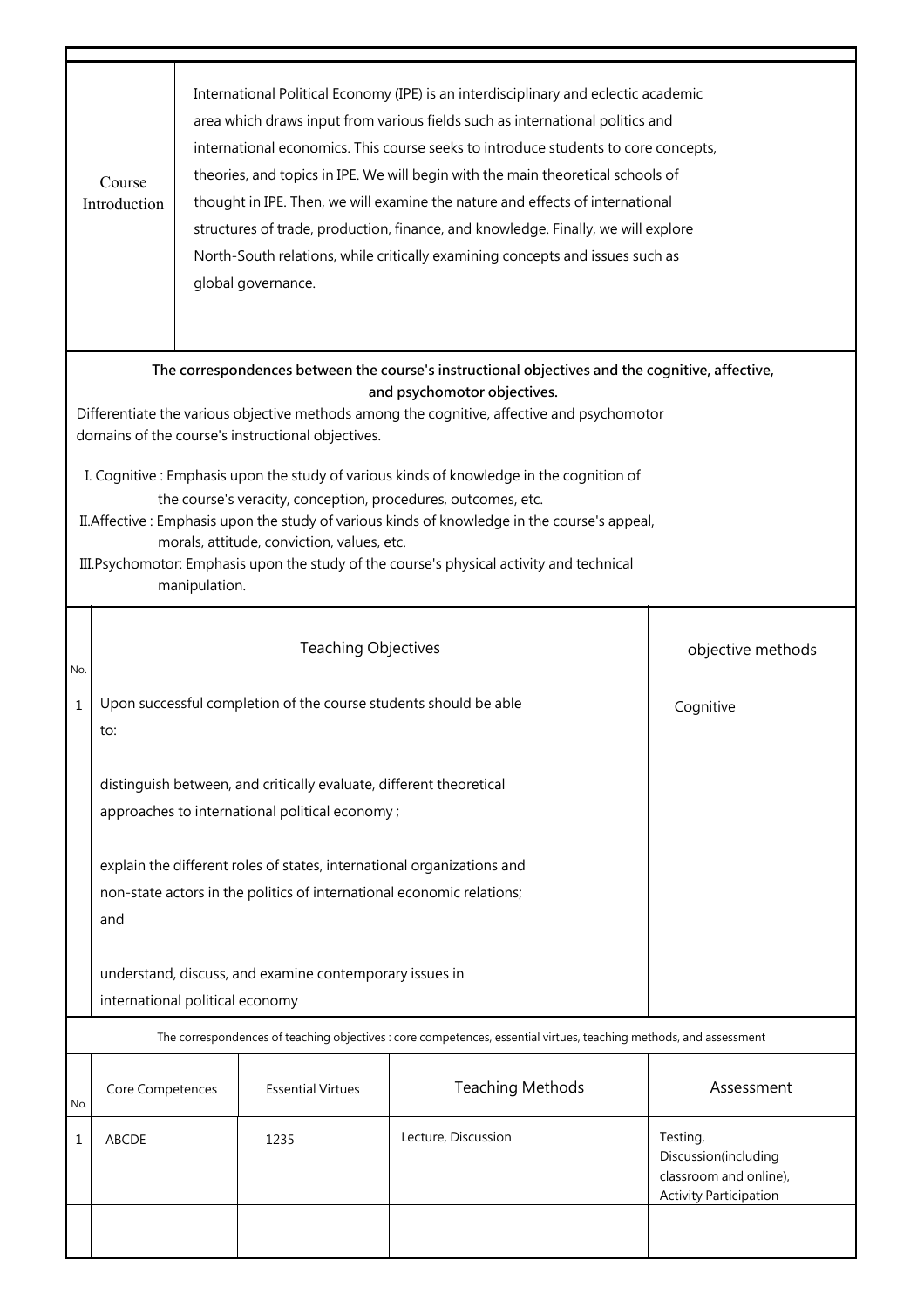|                                            | Course Schedule               |                                                                                                                      |        |  |  |  |
|--------------------------------------------|-------------------------------|----------------------------------------------------------------------------------------------------------------------|--------|--|--|--|
| Week                                       | Date                          | <b>Course Contents</b>                                                                                               | Note   |  |  |  |
| $\mathbf{1}$                               | $110/09/22 \sim$<br>110/09/28 | Introduction to the Course                                                                                           |        |  |  |  |
| 2                                          | $110/09/29 \sim$<br>110/10/05 | What is International Political Economy?                                                                             | Ch.1   |  |  |  |
| 3                                          | $110/10/06\sim$<br>110/10/12  | Laissez-Faire: The Economic Liberal Perspective                                                                      | Ch.2   |  |  |  |
| 4                                          | $110/10/13 \sim$<br>110/10/19 | Wealth and Power: The Mercantilist Perspective                                                                       | Ch.3   |  |  |  |
| 5                                          | $110/10/20 \sim$<br>110/10/26 | Economic Determinism and Exploitation: The<br><b>Structuralist Perspective</b>                                       | Ch.4   |  |  |  |
| 6                                          | $110/10/27$ ~<br>110/11/02    | Constructivism                                                                                                       | Ch. 5  |  |  |  |
| 7                                          | $110/11/03$ ~<br>110/11/09    | The Global Production Structure                                                                                      | Ch.6   |  |  |  |
| 8                                          | $110/11/10 \sim$<br>110/11/16 | Review - Midterm Exam                                                                                                |        |  |  |  |
| 9                                          | $110/11/17$ ~<br>110/11/23    | Midterm Exam Week                                                                                                    |        |  |  |  |
| 10                                         | $110/11/24$ ~<br>110/11/30    | The International Trade Structure                                                                                    | Ch. 7  |  |  |  |
| 11                                         | $110/12/01 \sim$<br>110/12/07 | The Global Security Structure                                                                                        | Ch. 9  |  |  |  |
| 12                                         | $110/12/08 \sim$<br>110/12/14 | The International Knowledge Structure: Controlling<br>Flows of Information and Technology                            | Ch. 10 |  |  |  |
| 13                                         | $110/12/15$ ~<br>110/12/21    | The Illicit Global Economy: The Dark Side of<br>Globalization                                                        | Ch. 15 |  |  |  |
| 14                                         | $110/12/22$ ~<br>110/12/28    | Energy and the Environment: Navigating Climate<br>Change and Global Disaster                                         | Ch. 16 |  |  |  |
| 15                                         | $110/12/29 \sim$<br>111/01/04 | Global Health: Refugees and Caring for the Forgotten                                                                 | Ch. 17 |  |  |  |
| 16                                         | $111/01/05 \sim$<br>111/01/11 | Review - Final Exam                                                                                                  |        |  |  |  |
| 17                                         | $111/01/12 \sim$<br>111/01/18 | Final Exam                                                                                                           |        |  |  |  |
| 18                                         | $111/01/19$ ~<br>111/01/25    | Reflection                                                                                                           |        |  |  |  |
| Requirement                                |                               |                                                                                                                      |        |  |  |  |
|                                            | <b>Teaching Facility</b>      | Computer, Projector                                                                                                  |        |  |  |  |
| Textbooks and<br><b>Teaching Materials</b> |                               | Balaam D.N. and Dillman B. (2019) Introduction to International Political Economy (7th Ed.),<br>New York: Routledge. |        |  |  |  |